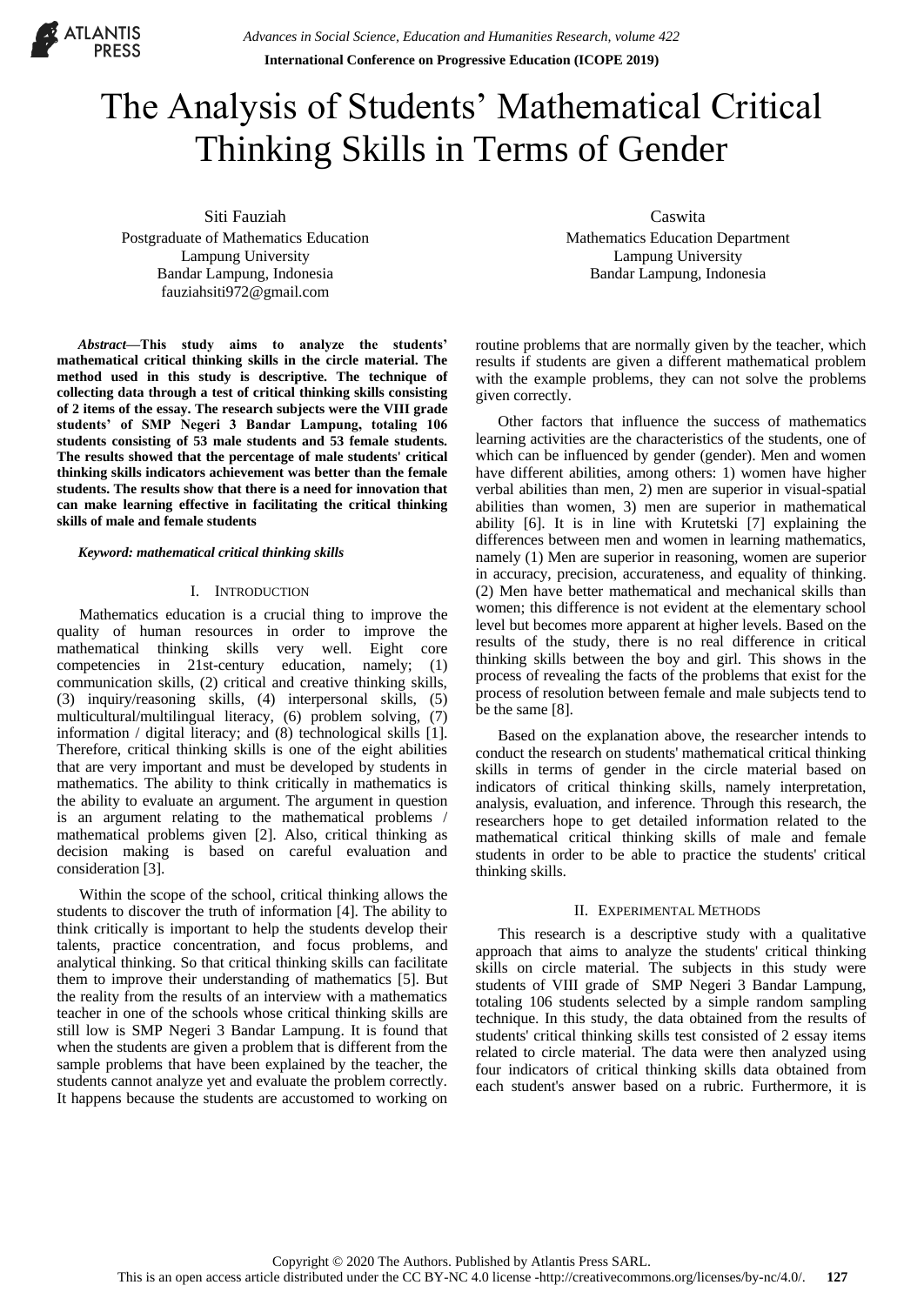

processed by determining the percentage of fulfillment of each indicator presented in a tabular form and making conclusions.

# III. RESULTS AND DISCUSSION

#### *A. Results*

*1) Percentage tests of the students' mathematical critical thinking skills* 

Percentage data on the students' mathematical critical thinking skills can be seen in Table 1.

| Students'<br><b>Score</b> | <b>Assessment Category</b> | <b>Male</b><br>Percentage on<br>question<br>number 1 | <b>Male Percentage</b><br>on question<br>number.2 | <b>Female Percentage on</b><br>question number 1 | <b>Female Percentage</b><br>on question<br>number 2 |
|---------------------------|----------------------------|------------------------------------------------------|---------------------------------------------------|--------------------------------------------------|-----------------------------------------------------|
| 81-100                    | Very Good                  | 69.18                                                | 62.25                                             | 66.03                                            | 60.38                                               |
| 61-80                     | Good                       | 22.65                                                | 20.76                                             | 20.76                                            | 20.75                                               |
| $41 - 60$                 | Enough                     | 7.54                                                 | 16.99                                             | 13.21                                            | 18.87                                               |
| $21-40$                   | Less                       | $\Omega$                                             | $\Omega$                                          |                                                  |                                                     |
| $0 - 20$                  | Very Less                  | $\Omega$                                             | $\Omega$                                          | $\Omega$                                         |                                                     |
|                           | Total                      | 100                                                  | 100                                               | 100                                              | 100                                                 |

TABLE I. PERCENTAGE TESTS OF THE STUDENTS' MATHEMATICAL CRITICAL THINKING SKILLS

*2) Percentage of The Students' Critical Thinking Skills Based on The Indicators Judging from Gender Differences* Data on the percentage of the students' critical thinking skills based on indicators can be seen in Table 2.

TABLE II. PERCENTAGE OF THE STUDENTS' CRITICAL THINKING SKILLS BASED ON THE INDICATORS

| <b>Indicator</b> | Male<br>Percentage<br>on question<br>number 1 | Female<br>Percentage on<br>question<br>number 1 | Male<br>Percentage<br>on question<br>number 2 | Female<br>Percentage on<br>question<br>number 2 | The average<br>percentage of<br>the fullness<br>of male<br>indicators | The average<br>percentage of<br>the fullness of<br>female<br>indicators | Category |
|------------------|-----------------------------------------------|-------------------------------------------------|-----------------------------------------------|-------------------------------------------------|-----------------------------------------------------------------------|-------------------------------------------------------------------------|----------|
| Interpretation   | 66.03                                         | 64.15                                           | 65.46                                         | 58.49                                           | 63.20                                                                 | 61.32                                                                   | Good     |
| Analysis         | 58.49                                         | 52.83                                           | 64.15                                         | 50.94                                           | 62.26                                                                 | 51.89                                                                   | Good     |
| Evaluation       | 49.05                                         | 47.16                                           | 60.37                                         | 43.39                                           | 56.60                                                                 | 45.27                                                                   | Enough   |
| Inference        | 40.62                                         | 43.39                                           | 43.39                                         | 41.50                                           | 42.05                                                                 | 42.45                                                                   | Enough   |

# *B. Discussions*

Based on Table 2 shows the indicators of interpretation of male and female students, both this is seen based on the way students understand and express the meanings of various experiences, situations, and procedures or broader criteria. Based on the opinion that interpretation means being able to explain the problem at hand. Learners are also able to determine the information that can be used to solve problems [9].

Analysis Indicators on critical thinking skills show that the male and female students are categorized as well. It is seen based on the way students identify the relationship between statements, questions, concepts, or other forms of intended representation.

The ability to think critically on the evaluation indicators shows the results of sufficient categories of male and female students. It shows that the evaluation indicators need to be improved so the students can assess the credibility, statements, or other representations that provide explanations, including statements, descriptions, questions, or other forms of representation.

The ability to think critically on inference indicators is obtained by sufficient categories of male and female students. Critical thinking skills need to be improved so that students can identify and determine the elements needed to conclude by considering relevant information. Duron's argues that the stage of inference in critical thinking is focused on assessment and making conclusions based on information obtained [10].

The results obtained indicate that the mathematical critical thinking skills of male and female students are still relatively low in the indicators of evaluation and inference.

Analysis of critical thinking skills seen from Number 1



A circular garden. Inside the circle are plants that are not planted with square-shaped grass with a side of  $7\sqrt{2}$  m. Determine the circumference of the field circle and the area of the field planted with grass.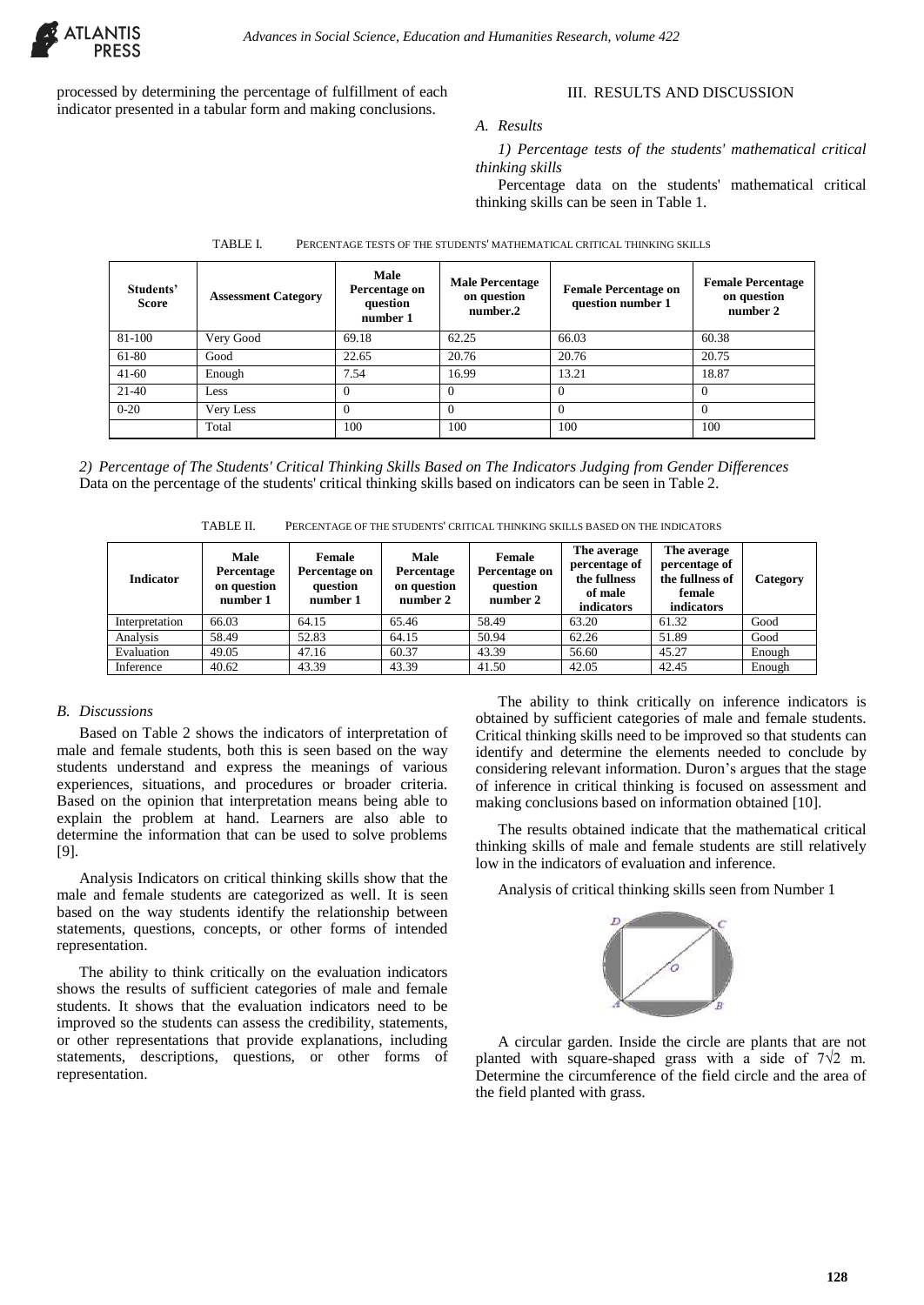

Based on Table 1, it was found that male and female students who received very good categories for male students were 69.81%, and female students were 66.03%. In each indicator, male and female students can write the information that is known with a good completion strategy so that the indicators of interpretation, analysis, evaluation, and inference on male and female students are met.

| <b>Demanded</b>                                 |                                                                             |                                                                  |                 |
|-------------------------------------------------|-----------------------------------------------------------------------------|------------------------------------------------------------------|-----------------|
| Entraverse Cass December.                       | Wallis and                                                                  |                                                                  | - Meinigeneting |
|                                                 |                                                                             |                                                                  |                 |
| <b>Statutung, Graphic Min.</b><br>Thusings in   |                                                                             |                                                                  |                 |
| Distances for 11                                |                                                                             |                                                                  |                 |
| anatista erra.                                  |                                                                             |                                                                  |                 |
| ÷                                               |                                                                             |                                                                  |                 |
|                                                 | <b>LANCE</b><br>$***$                                                       |                                                                  |                 |
| <b>ELIMIN</b><br>Live address front             | $75.5 - 3$<br>$\sim$<br><b>RELL CYELS</b>                                   | <b>Mon-Tiske Str.</b>                                            |                 |
|                                                 | THIS CAL<br>$k \in \mathbb{Z}$ on $\mathbb{R}$                              |                                                                  |                 |
| <b>Classic</b><br><b>All Way Processing Co.</b> | 98.52                                                                       |                                                                  |                 |
| Late-2 Legislatesians                           | <b>PEACHART</b><br>tam whiteways:                                           | Constitution - C. PRIMAGN<br>$-7$<br>$   -$<br><b>EXTRA</b> WITH |                 |
| Chekoversonna 1.                                | Sea battens temporene. Impressor, cher los tempores preser<br>ringer abduly | APPEAR AND SUPER SEARCHEST CONSIDERED UP OF CH                   |                 |

Fig. 1. One of the results of male students in either category

Figure 1 shows that the indicators of interpretation of male students can write out what is known and asked well. From the results identified that the ability of male students in the interpretation aspect is classified as good 66.03%. In the indicator analysis of male students classified as good 58.49%. However, some students are unable to connect known information with the strategies used because the students cannot find the diameter and radius of the given problem. In fact, the students assume that the known side is the radius of the circle, so students do not look for the radius of the circle. In the evaluation indicators, male students were considered quite 49.05%. From the results of the evaluation, male students can use the right strategy in solving problems, but they make mistakes in calculations. In the indicator aspect, the reference was obtained by quite a category of 39.62%. Some students can make conclusions exactly according to the context of the problem, but the calculation is not correct.

| Disk Edwood and Dertakt daters formats<br>: Well-Links, Tongkosser: Stickenhem,<br>D <sub>ik</sub> | 743.67<br>-> Meason tor pretain                               |
|----------------------------------------------------------------------------------------------------|---------------------------------------------------------------|
| $3.84\times$                                                                                       |                                                               |
| $AC = 117673^* + (7173)^*$                                                                         |                                                               |
| $= 198 + 408$<br>$-4126$<br>$=14m$                                                                 | $\Rightarrow$ Mengunations                                    |
| M.A.<br>$= 2 - 11 - r$<br>$= 2.92 \cdot 19$<br>$-88$ $m$                                           | => mengendure                                                 |
| reds welching seemen.<br>э.                                                                        | in the tuestich, finalyzation from daily<br>88.15<br>ociolati |
| Menourecons                                                                                        |                                                               |

Fig. 2. One of the results of female students in the good category

Figure 2 shows that the indicators of interpretation of female students can write out what is known and asked well. The results identified that the ability of female students in aspects of interpretation is classified as good 64.15%. In the indicator analysis of female students, it was classified as quite 52.83%. But some students can connect information that is known with the strategies used. In fact, the students assume that the diameter is the same as the radius of the circle. In the evaluation indicators, female students were considered quite 47.16%. From the results of the female evaluation, students can use the right strategy in solving problems, but they make

mistakes in calculations. In the aspect of inference indicators, it is obtained a sufficient category of 43.39%. Some female students can make conclusions exactly according to the context of the questions, but the calculations are not correct.

|                | $AC = \sqrt{(162)^2 + (162)^2}$ |                  |
|----------------|---------------------------------|------------------|
|                | $= \sqrt{28 + 28}$              | of Mengenation   |
|                | 2119                            |                  |
| <b>Vehlive</b> | $2 - 7 - 7$                     |                  |
|                | $2 - 12 - 241 -$                | => Theroughbours |

Fig. 3. One of the male student results in a sufficient category

Figure 3 shows that the interpretation indicators of male students can write the known but still not write what is asked. In the analysis indicator of male students can find the radius using the Pythagorean Theorem, but it is not appropriate in calculations. In the evaluation indicators of male students, they can use the right strategy in solving problems, but they still make mistakes in calculations. In the aspect of inference indicators, students cannot make conclusions correctly even though they are adjusted to the context of the questions because the students' calculations are not correct.

| Ac.                     |              |
|-------------------------|--------------|
| $(12)^4 + (12)^6$       | Menganalisis |
| <b>GS-4-62</b>          |              |
| 0.1056                  |              |
| $12.8$ form             |              |
|                         |              |
|                         | Mengevaluasi |
| $2 \times \pi \times r$ |              |
| $2 \times 22$           |              |
|                         |              |
| પ્રપર                   |              |

Fig. 4. One of the female student results in a sufficient category

Figure 4 shows that the indicators of interpretation of female students can not write what is known and asked well. In the analysis indicators, female students can find the radius using the Pythagorean Theorem correctly. In the evaluation indicators, female students make the mistake of not writing the unit area. In the aspect of indicators, the inference of female students cannot make the conclusions.

Analysis of students' critical thinking skills can be seen from number 2

Look at the following picture!



What is the circumference angle facing the diameter of the circle? Explain!

Based on Table 1, it was found that male and female students who received very good categories for male students were 62.25%, and female students were 60.38%. In each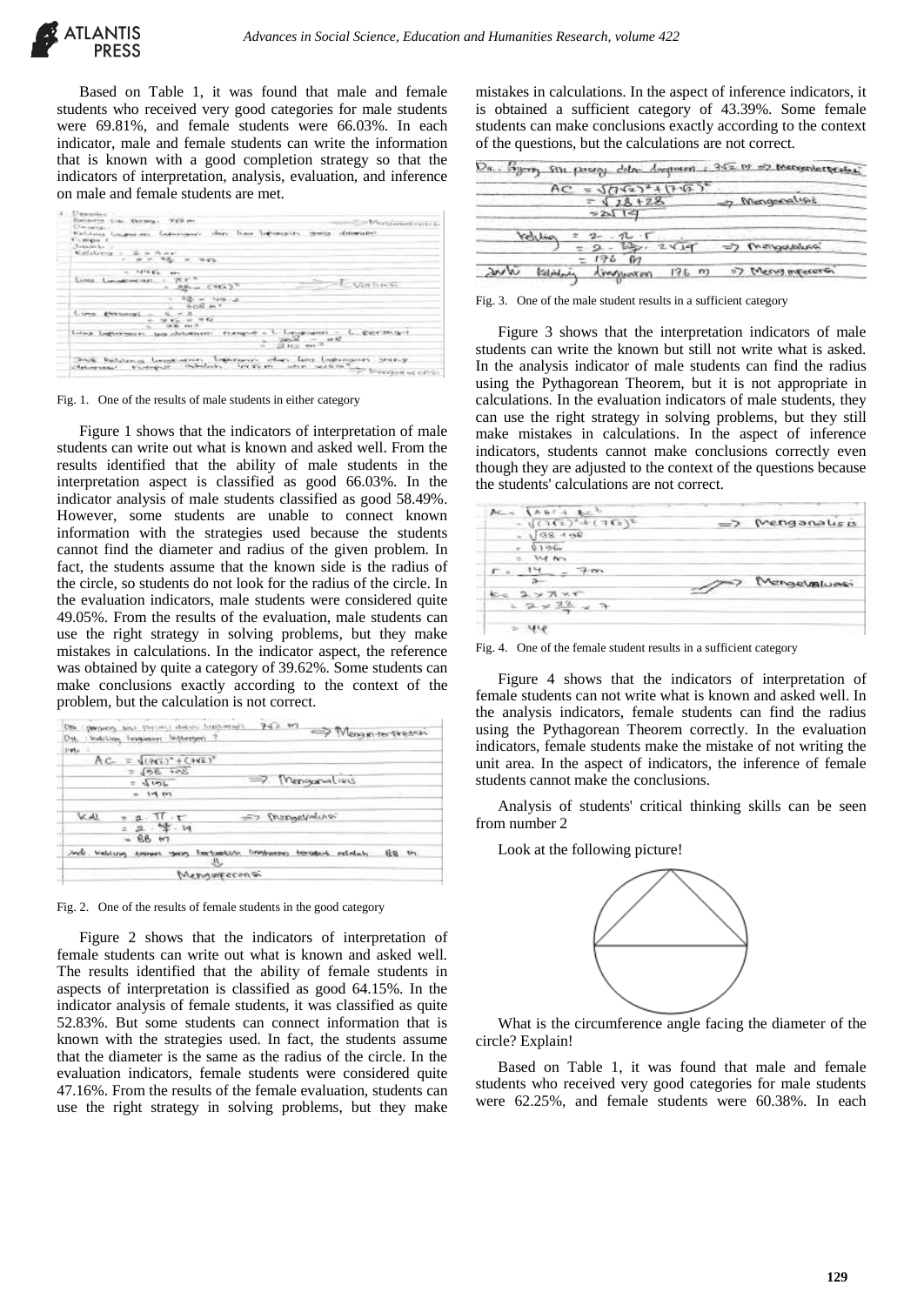

indicator, male and female students can write the information that is known with a good completion strategy so that the indicators of interpretation, analysis, evaluation, and inference on male and female students are met.

| Montya       | 2 Michelery : subjet prison = 100 members 90<br>: bear sudur helilion lingituran |                                                                         | => Menginterpretaen |
|--------------|----------------------------------------------------------------------------------|-------------------------------------------------------------------------|---------------------|
| <b>Maido</b> |                                                                                  |                                                                         |                     |
|              | <u>Bear sidor belling lingbaran : "</u>                                          | $\frac{1}{2}$ x such puted                                              | Menganalise         |
|              |                                                                                  |                                                                         | Prengendum          |
|              |                                                                                  |                                                                         |                     |
|              |                                                                                  | jimh, Bean Weble Yelling I <del>ngia</del> non adah 95°=7 Mangunierens' |                     |

Fig. 5. One of the results of male students in either category

Figure 5 shows that on the interpretation indicators, male students can write down what is known and asked but is not quite right. From the results identified that the ability of male students in the interpretation aspect is classified as good 65.46%. In the indicator analysis of male students classified as good 64.15%. However, some students can connect information that is known with the strategies used because of what is known to be wrong is the central angle of the circle which should be 180º, but the students write the center angle of 90º. In the evaluation indicators of male students classified as good 60.37%. From the results of the evaluation, male students can use the right strategy in solving problems, but at the analysis stage, they make mistakes, so the calculation results are not right. In the aspect of inference indicators, it is obtained a sufficient category of 43.39%. Students can make conclusions exactly according to the context of the problem, but the calculation is not correct.

| Die · Sudut Pusat Ungegran = 180                                               | => Menginterpretas |              |
|--------------------------------------------------------------------------------|--------------------|--------------|
| 2006: Sudut felding lingkaran, & x Sudot Push lingboran<br>$4 \times 60^\circ$ |                    | Mongarabsis  |
| 90<br>٠                                                                        |                    | Mengeveluss. |

Fig. 6. One of the results of female students in either category

Figure 6 shows that the interpretation indicators of female students can only write those that are known precisely. From the results identified that the ability of female students in the interpretation aspect is classified as good 58.49%. In the analysis indicator of female students classified as good 50.94%. The students can connect information that is known with the strategies used. In the evaluation indicators, female students were classified as quite 43.39%. From the results of the evaluation, female students can use the right strategy in solving problems, so the calculation results are correct. In the aspect of inference indicators, it is obtained a sufficient category of 41.50%. But some students don't make conclusions.

| 地域体  |  |                         |       |                 |
|------|--|-------------------------|-------|-----------------|
| kear |  | Sudut telling (mekanar) |       | Roset lingharan |
|      |  |                         | 2 火 働 | therepeaned to  |
|      |  |                         |       | Trunge values   |

Fig. 7. One of the male student results in a sufficient category

Figure 7 shows that on the interpretation indicators, male students can write down what is known and asked correctly. In the analysis and evaluation indicators, students use an incorrect formula because they assume that the circumference of a circle is two times the angle of the center of the circle so that the resulting calculation is incorrect. At the inference stage, male students make mistakes in the analysis and evaluation aspects so as to make inaccurate conclusions.

| Besor swhite realing limitation |        |    |                                       |   | 180 | ≕     | Merganakes<br><b>TV-ON-SOUNDERS</b> |  |
|---------------------------------|--------|----|---------------------------------------|---|-----|-------|-------------------------------------|--|
|                                 |        |    | person sucht Pucet Impteren 180 Meter | w |     | Subut | Kerling                             |  |
| Francist                        | alolah | ۹O |                                       |   |     |       |                                     |  |

Fig. 8. One of the female student results in a sufficient category

Figure 8 shows that the indicators of interpretation and inference some female students can not write what is known and asked well and do not make conclusions. In the analysis and evaluation indicators, female students can use strategies correctly and calculations correctly.

# IV. CONCLUSIONS

The results showed that the indicators of achievement of students' critical mathematical thinking skills as a whole were still low, namely below 53%. The percentage of indicators of achieving mathematical critical thinking skills of male students is better than female students. The results of the mathematical critical thinking skills of male and female students are interpretation indicators (63.20% and 61.32%), analysis indicators (62.26% and 51.89%), evaluation indicators (56.60% and 45.27% ), and inference indicators (42.05% and 42.45%).

Based on the results of the analysis, it was concluded that the mathematical critical thinking ability of male and female students was different. It can be seen from the way students interpret, analyze, evaluate, and conclude the problems given to students. So in Maccoby's and Jacklin's opinion that the math skills of male students are superior to female students.

## **REFERENCES**

- [1] Widarto, Pardjono, danNoto Widodo2012. Pengembangan Model Pembelajaran SMKJurnalCakrawalaPendidikan, Tahun XXXI, No.3, 2012: 409-23.
- [2] Glazer, E2001Using Internet Primary Sources to Teach Critical Thinking Skills in Mathematics. (London: Greenwood Press)
- [3] Gambrill, E & Gibbs, L2009)Critical Thinking for Helping Professionals A Skills Based Workbook 3th ed. (New York: Oxford Press)